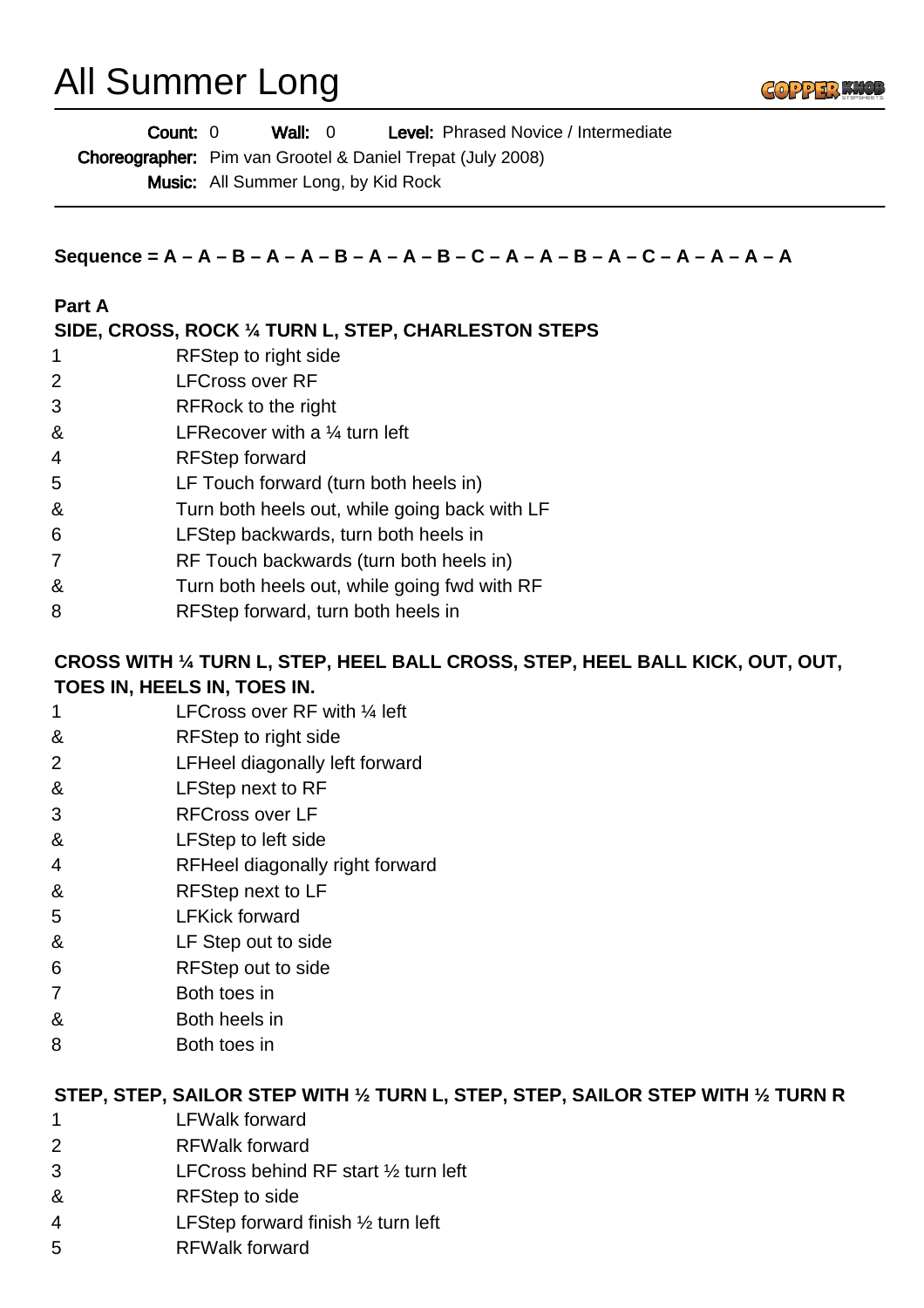- 6 LFWalk forward
- 7 RFCross behind LF start 1/2 turn right
- & LFStep to side
- 8 RFStep forward finish 1/2 turn right

## **KICK, SWEEP WITH RIGHT, CROSS, OUT, OUT, HEEL SWIVELS**

- 1 LFKick forward
- & LFStep next to RF
- 2 RFSweep from back to forward
- 3 RFCross over LF
- & LFStep out to side
- 4 RFStep out to side
- & LFWeight back on left
- 5 RFHeel in
- & Heel back
- 6 LFHeel in
- & LFHeel back
- 7&8& Repeat count 5&6&

## **Part B**

## **WIZARD OF OZ STEPS 2X, WALK 4X FULL TURN R**

- 1 RFStep diagonally right forward
- 2 LFLock behind RF
- & RFStep diagonally right forward
- 3 LF Step diagonally left forward
- 4 RFLock behind LF
- & LF Step diagonally left forward
- 5 RFWalk (Start a full turn right)
- 6 LFWalk
- 7 RFWalk
- 8 LFWalk (End the full turn right)

# **STEP WITH KNEE ACTIONS AND HITCH 2X**

- 1 RFStep to side and bend yours knees and push them to the outside
- & Knees back in place
- 2 LFHitch
- 3 LFStep to side and bend yours knees and push them to the outside
- & Knees back in place
- 4 RFHitch
- 5 RFStep to side and bend yours knees and push them to the outside
- & Knees back in place
- 6 LFHitch
- 7 LF Step to side and bend yours knees and push them to the outside
- & Knees back in place
- 8 RFHitch